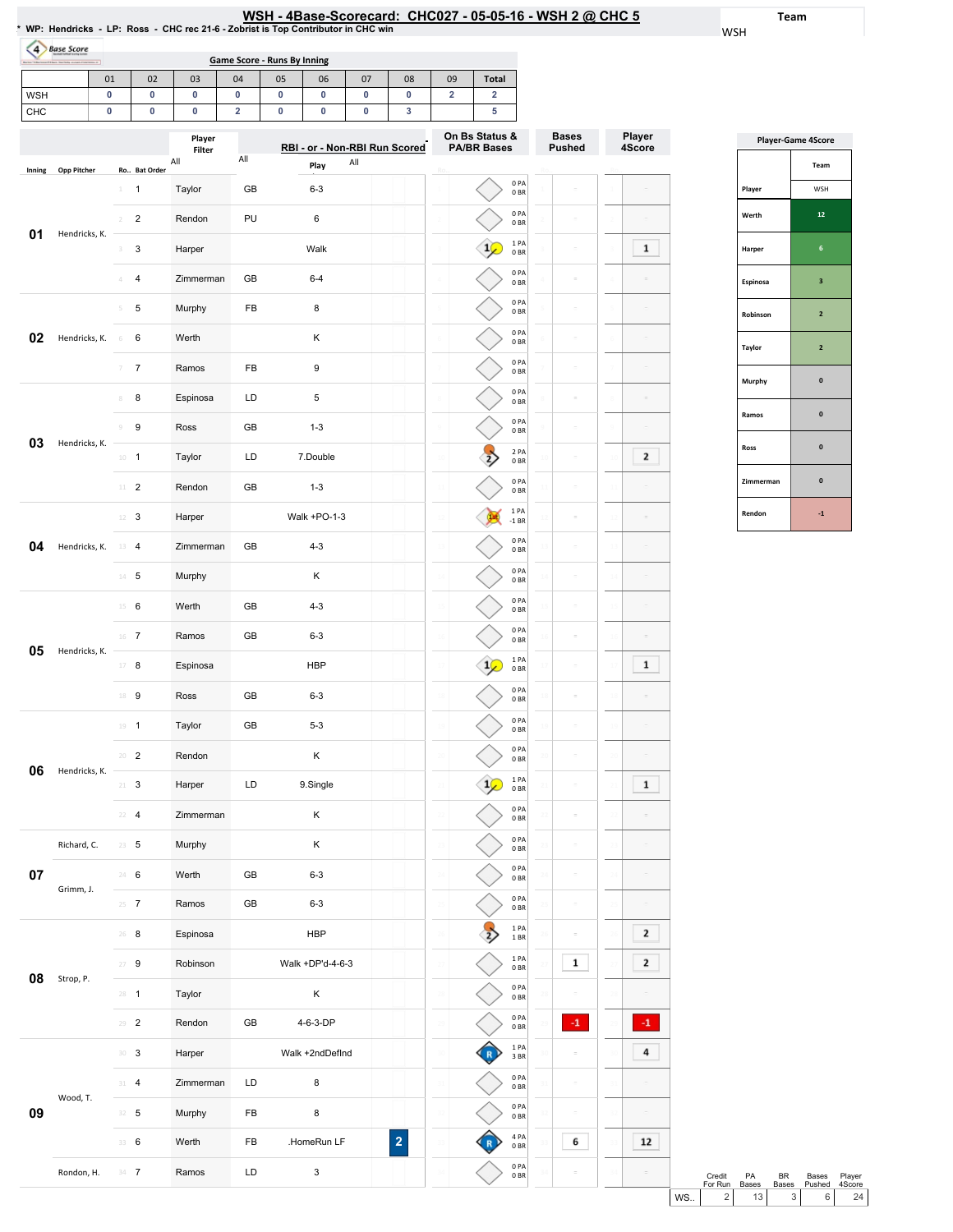|                                                                                   | CHC - 4Base-Scorecard: CHC027 - 05-05-16 - WSH 2 @ CHC 5 |  |
|-----------------------------------------------------------------------------------|----------------------------------------------------------|--|
| * WP: Hendricks - LP: Ross - CHC rec 21-6 - Zobrist is Top Contributor in CHC win |                                                          |  |

Team

CHC

| Borks *1 Berkenet 11 best Statistic automobilisterium of |               |  |              |     |     | Game Score - Runs By Inning |      |                               |    |                |                                      |
|----------------------------------------------------------|---------------|--|--------------|-----|-----|-----------------------------|------|-------------------------------|----|----------------|--------------------------------------|
|                                                          | 01            |  | 02           | 03  | 04  | 05                          | 06   | 07                            | 08 | 09             | <b>Total</b>                         |
| <b>WSH</b>                                               |               |  | n            | о   | 0   | 0                           | 0    | 0                             | 0  |                | ົ                                    |
| <b>CHC</b>                                               |               |  |              |     | ີ   | 0                           |      | o                             | 3  |                | 5                                    |
| Player<br>Filter                                         |               |  |              |     |     |                             |      | RBI - or - Non-RBI Run Scored |    |                | On Bs Status &<br><b>PA/BR Bases</b> |
| $1 - 1 - 1 - 1$                                          | One Discharge |  | De Det Onder | All | All |                             | Play | All                           |    | <b>Charles</b> |                                      |

|        |             |                                         | Player<br>Filter<br>All | All | RBI - or - Non-RBI Run Scored<br>All   |    | On Bs Status &<br><b>PA/BR Bases</b> |                         | Bases<br><b>Pushed</b> | Player<br>4Score |
|--------|-------------|-----------------------------------------|-------------------------|-----|----------------------------------------|----|--------------------------------------|-------------------------|------------------------|------------------|
| Inning | Opp Pitcher | Ro Bat Order                            |                         |     | Play                                   |    |                                      | 0PA                     |                        |                  |
|        |             | $\mathbf{1}$<br>$\perp$                 | Fowler                  |     | Κ                                      |    |                                      | 0BR                     | G                      |                  |
| 01     | Ross, J.    | $\overline{2}$<br>$\sqrt{2}$            | La Stella               | LD  | 7.Double                               |    |                                      | 2 PA<br>1 B R           | C)                     | 3                |
|        |             | 3<br>3                                  | <b>Bryant</b>           | GB  | 4-3 ProdOut                            |    |                                      | 0PA<br>0BR              | 1                      | 1                |
|        |             | $\overline{4}$<br>4                     | Rizzo                   | FB  | 9                                      |    |                                      | 0 PA<br>0B              | ċ                      |                  |
|        |             | 5<br>5                                  | Zobrist                 | LD  | 5                                      |    |                                      | 0 PA<br>0 <sub>BR</sub> |                        |                  |
| 02     | Ross, J.    | 6<br>$\,$ $\,$ $\,$                     | Kalish                  | GB  | $4 - 3$                                | -6 |                                      | 0 PA<br>0B              | $\sim$                 |                  |
|        |             | $\boldsymbol{7}$<br>$\overline{\gamma}$ | Russell                 |     | Κ                                      |    |                                      | 0 PA<br>0B              | ċ                      |                  |
|        |             | 8<br>$\scriptstyle\rm 8$                | Federowicz              |     | Κ                                      |    |                                      | 0PA<br>0BR              | $\bar{a}$              |                  |
| 03     | Ross, J.    | 9<br>$\mathcal G$                       | Hendricks               |     | Κ                                      |    |                                      | 0 PA<br>0B              | $\bar{\omega}$         |                  |
|        |             | $10 - 1$                                | Fowler                  |     | Κ                                      |    |                                      | 0 PA<br>0 BR            | $\hskip1.6pt\circ$     |                  |
|        |             | $\overline{2}$<br>$11 -$                | La Stella               | GB  | 8.Single                               |    |                                      | 1PA<br>3 BR             | $\sim$                 | 4                |
|        |             | 12<br>3                                 | <b>Bryant</b>           | FB  | 8.Double                               |    |                                      | 2 PA<br>2 BR            | 2                      | 6                |
|        |             | $\overline{4}$<br>13                    | Rizzo                   |     | Walk +Out3rd-9-5                       |    |                                      | 1 PA<br>$-1$ BR         |                        |                  |
| 04     | Ross, J.    | $14$ 5                                  | Zobrist                 | GB  | $\overline{\mathbf{c}}$<br>9.Single    |    |                                      | 1PA<br>1 BR             | 4                      | 8                |
|        |             | 6<br>15                                 | Kalish                  | GB  | 4-3 ProdOut                            |    |                                      | 0PA<br>0 <sub>BR</sub>  | 1                      | 1                |
|        |             | $16$ 7                                  | Russell                 |     | Κ                                      | 16 |                                      | 0PA<br>0B               |                        |                  |
|        |             | 8<br>17                                 | Federowicz              | FB  | 8                                      |    |                                      | 0 PA<br>0B              | ċ                      |                  |
|        |             | 9<br>18                                 | Hendricks               |     | <b>HBP</b>                             |    | $1\sqrt{ }$                          | $1$ PA<br>0BR           | $\bar{a}$              | 1                |
| 05     | Ross, J.    | $19 - 1$                                | Heyward                 |     | Κ                                      |    |                                      | 0 PA<br>0B              | $\bar{\omega}$         |                  |
|        |             | $\overline{c}$<br>20                    | La Stella               | LD  | 9                                      |    |                                      | 0 PA<br>0 BR            | $\hskip1.6pt\circ$     |                  |
|        |             | 3<br>$21 -$                             | <b>Bryant</b>           | GB  | $4 - 3$                                |    |                                      | 0PA<br>0BR              | $\overline{\omega}$    |                  |
| 06     | Ross, J.    | $22 \quad 4$                            | Rizzo                   |     | κ                                      |    |                                      | 0 PA<br>0B              | c                      |                  |
|        |             | $23 \t 5$                               | Zobrist                 | LD  | 3                                      |    |                                      | 0PA<br>0 <sub>BR</sub>  |                        |                  |
|        |             | 24 6                                    | Kalish                  | LD  | 8.Single                               |    |                                      | 1PA<br>1 B R            | Ġ.                     | 2                |
|        |             | $25 - 7$                                | Russell                 |     | Κ                                      |    |                                      | 0PA<br>0B               |                        |                  |
| 07     | Ross, J.    | $26 - 8$                                | Federowicz              | FB  | 8                                      | 26 |                                      | 0PA<br>0B               | $\overline{\omega}$    |                  |
|        |             | $27 - 9$                                | Soler                   |     | Walk                                   |    |                                      | 1 PA<br>0B              | $\mathbf{1}$           | 2                |
|        | Solis, S.   | $28 - 1$                                | Heyward                 | PU  | $\,6\,$                                | 25 |                                      | 0PA<br>0B               | $\bar{\omega}$         |                  |
|        |             | $29 - 2$                                | La Stella               | GB  | 3.Single                               |    |                                      | 1PA<br>3 BR             | $\bar{\omega}$         | 4                |
|        |             | $30 - 3$                                | Bryant                  |     | Κ                                      |    |                                      | 0PA<br>0BR              | $\hskip1.6pt\circ$     |                  |
|        | Rivero, F.  | $31 - 4$                                | Rizzo                   | FB  | $\overline{7}$                         |    |                                      | 0PA<br>0B               | $\overline{\omega}$    |                  |
| 08     |             | $32 - 5$                                | Zobrist                 | FB  | $\overline{\mathbf{c}}$<br>.HomeRun LF |    |                                      | 4 PA<br>0BR             | 7                      | 13               |
|        |             | 33 6                                    | Kalish                  |     | <b>HBP</b>                             |    |                                      | 1 PA<br>3 BR            | G                      | 4                |
|        |             | $34 - 7$                                | Russell                 | LD  | 1<br>7.Double                          |    |                                      | 2 PA<br>0B              | 3                      | 6                |
|        | Kelley, S.  | $35 - 8$                                | Federowicz              |     | Κ                                      |    |                                      | 0PA<br>0B               |                        |                  |
|        |             |                                         |                         |     |                                        |    |                                      |                         |                        |                  |

|                  | <b>Player-Game 4Score</b> |
|------------------|---------------------------|
|                  | Team                      |
| Player           | CHC                       |
| Zobrist          | 21                        |
| La Stella        | 11                        |
| <b>Bryant</b>    | $\overline{7}$            |
| Kalish           | $\overline{7}$            |
| <b>Russell</b>   | 6                         |
| Soler            | $\overline{2}$            |
| <b>Hendricks</b> | $\mathbf{1}$              |
| Federowicz       | $\mathbf{0}$              |
| Fowler           | $\mathbf{0}$              |
| Heyward          | $\mathbf{0}$              |
| Rizzo            | $\bf{0}$                  |

|       | Credit         | <b>PA</b>    | RR.             | Bases  | Player |
|-------|----------------|--------------|-----------------|--------|--------|
|       | For Run        | <b>Bases</b> | Bases           | Pushed | 4Score |
| CHC I | 5 <sub>1</sub> | 18           | 13 <sup>1</sup> | 19     | 55     |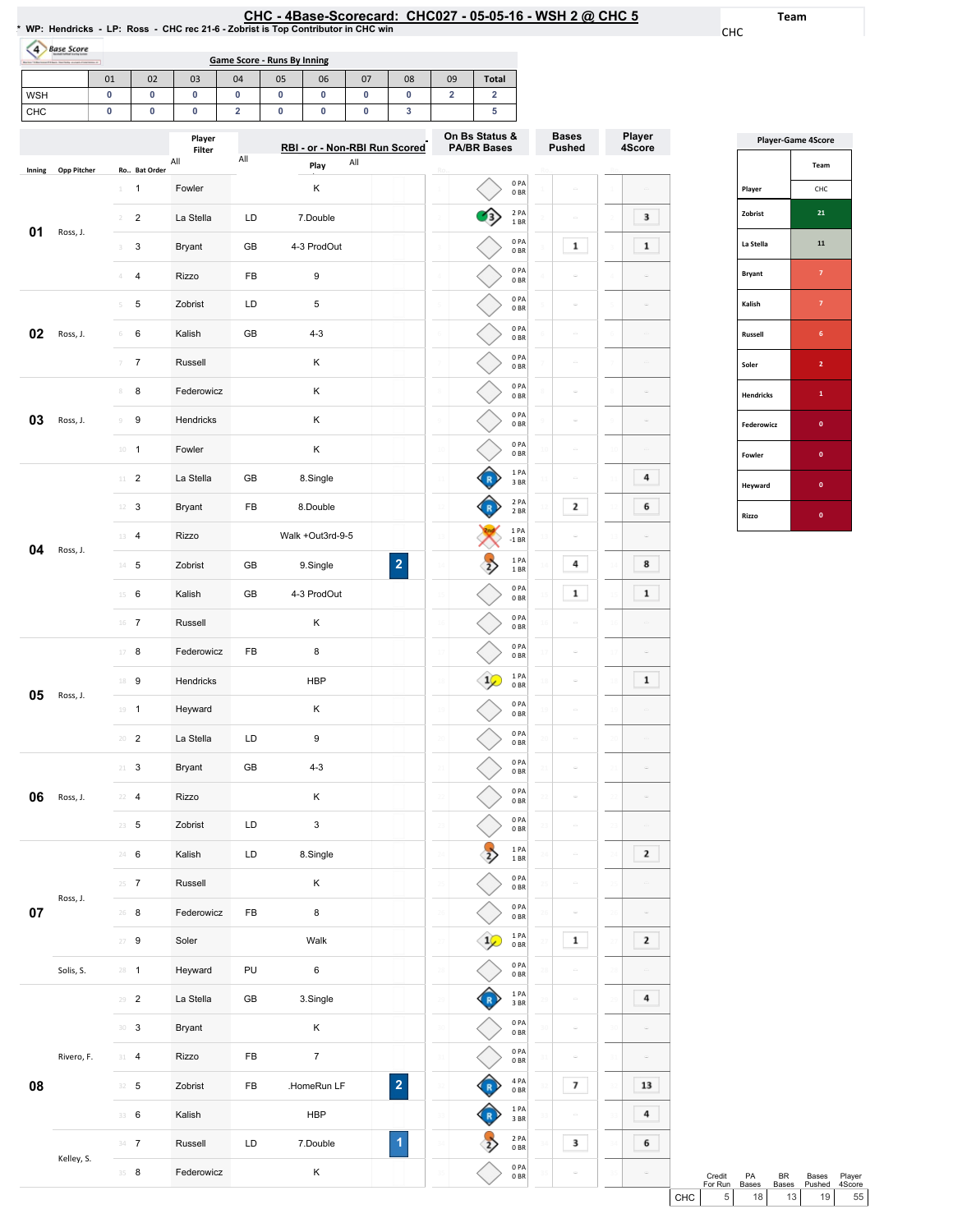|               | WSH - 4BaseScore - Player 4Score by Batting Order<br>CHC027 - 05-05-16 - WSH 2 @ CHC 5<br>WP: Hendricks - LP: Ross - CHC rec 21-6 - Zobrist is Top Contributor in CHC win |             |                |                  |         |              |             |    |                |              |                |  |  |  |  |
|---------------|---------------------------------------------------------------------------------------------------------------------------------------------------------------------------|-------------|----------------|------------------|---------|--------------|-------------|----|----------------|--------------|----------------|--|--|--|--|
|               |                                                                                                                                                                           |             |                | <b>Bat Order</b> |         |              |             |    |                |              |                |  |  |  |  |
| Player        | Team                                                                                                                                                                      | Position    | $\mathbf{1}$   | $\overline{2}$   | 3       | 4            | 5           | 6  | $\overline{7}$ | 8            | 9              |  |  |  |  |
| Werth         | <b>WSH</b>                                                                                                                                                                | LF          |                |                  |         |              |             | 12 |                |              |                |  |  |  |  |
| Harper        | <b>WSH</b>                                                                                                                                                                | <b>RF</b>   |                |                  | $\bf 6$ |              |             |    |                |              |                |  |  |  |  |
| Espinosa      | WSH                                                                                                                                                                       | SS          |                |                  |         |              |             |    |                | $\mathbf{3}$ |                |  |  |  |  |
| Robinson      | <b>WSH</b>                                                                                                                                                                | PH          |                |                  |         |              |             |    |                |              | $\overline{2}$ |  |  |  |  |
| Taylor        | <b>WSH</b>                                                                                                                                                                | <b>CF</b>   | $\overline{2}$ |                  |         |              |             |    |                |              |                |  |  |  |  |
| <b>Murphy</b> | WSH                                                                                                                                                                       | 2B          |                |                  |         |              | $\mathbf 0$ |    |                |              |                |  |  |  |  |
| Ramos         | <b>WSH</b>                                                                                                                                                                | $\mathbf C$ |                |                  |         |              |             |    | $\bf{0}$       |              |                |  |  |  |  |
| <b>Ross</b>   | <b>WSH</b>                                                                                                                                                                | P           |                |                  |         |              |             |    |                |              | $\mathbf{0}$   |  |  |  |  |
| Zimmerman     | <b>WSH</b>                                                                                                                                                                | 1B          |                |                  |         | $\mathbf{0}$ |             |    |                |              |                |  |  |  |  |
| Rendon        | <b>WSH</b>                                                                                                                                                                | 3B          |                | $-1$             |         |              |             |    |                |              |                |  |  |  |  |

|               | WSH - 4Score Box - Player Totals<br>All<br>WP: Hendricks - LP: Ross - CHC rec 21-6 - Zobrist is Top Contributor in CHC win |                  |                |                |                     |                     |                |                |                          |  |  |  |  |  |
|---------------|----------------------------------------------------------------------------------------------------------------------------|------------------|----------------|----------------|---------------------|---------------------|----------------|----------------|--------------------------|--|--|--|--|--|
|               |                                                                                                                            |                  |                |                |                     |                     |                |                |                          |  |  |  |  |  |
|               |                                                                                                                            | Batting<br>Order |                |                |                     |                     |                |                |                          |  |  |  |  |  |
| Player        | Team Position                                                                                                              | Nbr              | Credit For Run | PA Bases       | <b>BR</b> Bases     | <b>Bases Pushed</b> | Player 4Score  | Appearances    | <b>Productivity Rate</b> |  |  |  |  |  |
| Werth         | WSH LF                                                                                                                     | 6                | 2              | 4              | 0                   | 6                   | 12             | 4              | 3.000                    |  |  |  |  |  |
| Harper        | WSH RF                                                                                                                     | $\mathbf{3}$     | $\mathbf 0$    | 4              | $\overline{2}$      | 0                   | 6              | 4              | 1.500                    |  |  |  |  |  |
| Espinosa      | WSH SS                                                                                                                     | 8                | $\pmb{0}$      | $\overline{c}$ | $\mathbf{1}$        | $\mathsf{O}\xspace$ | 3              | 3              | 1.000                    |  |  |  |  |  |
| Robinson      | WSH PH                                                                                                                     | 9                | $\pmb{0}$      | $\mathbf{1}$   | $\mathsf{O}\xspace$ | $\mathbf{1}$        | $\overline{2}$ | $\mathbf{1}$   | 2.000                    |  |  |  |  |  |
| Taylor        | WSH CF                                                                                                                     | $\mathbf{1}$     | 0              | $\overline{c}$ | $\mathsf{O}\xspace$ | 0                   | $\overline{2}$ | 4              | 0.500                    |  |  |  |  |  |
| Murphy        | WSH 2B                                                                                                                     | 5                | $\mathbf 0$    | $\mathbf 0$    | $\mathsf{O}\xspace$ | $\mathsf{O}\xspace$ | $\pmb{0}$      | 4              | 0.000                    |  |  |  |  |  |
| Ramos         | WSH C                                                                                                                      | $\overline{7}$   | $\pmb{0}$      | 0              | $\mathsf{O}\xspace$ | $\mathsf 0$         | $\mathsf 0$    | 4              | 0.000                    |  |  |  |  |  |
| Ross          | WSH P                                                                                                                      | 9                | $\mathbf 0$    | 0              | $\mathsf{O}\xspace$ | $\mathsf 0$         | $\mathsf 0$    | $\overline{2}$ | 0.000                    |  |  |  |  |  |
| Zimmerman     | WSH 1B                                                                                                                     | 4                | $\mathbf 0$    | 0              | $\mathsf{O}\xspace$ | $\mathsf 0$         | $\mathsf 0$    | 4              | 0.000                    |  |  |  |  |  |
| Rendon        | WSH 3B                                                                                                                     | $\sqrt{2}$       | $\mathbf 0$    | $\mathsf 0$    | $\mathsf{O}\xspace$ | $-1$                | $-1$           | 4              | $-0.250$                 |  |  |  |  |  |
| <b>Totals</b> |                                                                                                                            |                  | 2              | 13             | 3                   | 6                   | 24             | 34             | 0.706                    |  |  |  |  |  |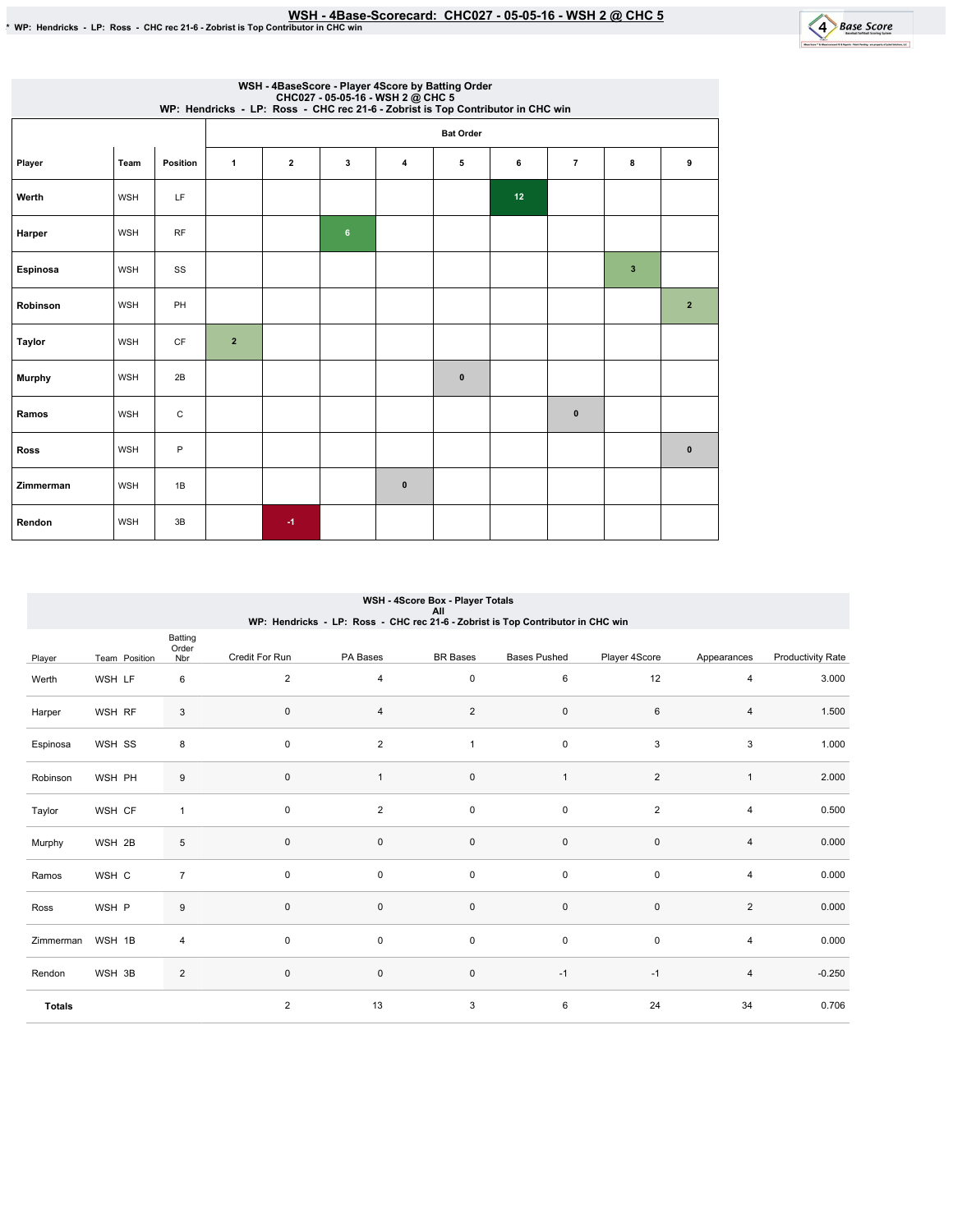

|                  | CHC - 4BaseScore - Player 4Score by Batting Order<br>CHC027 - 05-05-16 - WSH 2 @ CHC 5<br>WP: Hendricks - LP: Ross - CHC rec 21-6 - Zobrist is Top Contributor in CHC win |             |              |              |                |              |                  |                |                |              |                      |  |  |  |
|------------------|---------------------------------------------------------------------------------------------------------------------------------------------------------------------------|-------------|--------------|--------------|----------------|--------------|------------------|----------------|----------------|--------------|----------------------|--|--|--|
|                  |                                                                                                                                                                           |             |              |              |                |              | <b>Bat Order</b> |                |                |              |                      |  |  |  |
| Player           | Team                                                                                                                                                                      | Position    | $\mathbf{1}$ | $\mathbf{2}$ | 3              | 4            | 5                | 6              | $\overline{7}$ | 8            | 9                    |  |  |  |
| Zobrist          | CHC                                                                                                                                                                       | 2B          |              |              |                |              | 21               |                |                |              |                      |  |  |  |
| La Stella        | CHC                                                                                                                                                                       | 3B          |              | 11           |                |              |                  |                |                |              |                      |  |  |  |
| <b>Bryant</b>    | CHC                                                                                                                                                                       | <b>RF</b>   |              |              | $\overline{7}$ |              |                  |                |                |              |                      |  |  |  |
| Kalish           | CHC                                                                                                                                                                       | LF          |              |              |                |              |                  | $\overline{7}$ |                |              |                      |  |  |  |
| <b>Russell</b>   | CHC                                                                                                                                                                       | SS          |              |              |                |              |                  |                | 6              |              |                      |  |  |  |
| Soler            | CHC                                                                                                                                                                       | PH          |              |              |                |              |                  |                |                |              | $\overline{2}$       |  |  |  |
| <b>Hendricks</b> | CHC                                                                                                                                                                       | P           |              |              |                |              |                  |                |                |              | $\blacktriangleleft$ |  |  |  |
| Federowicz       | CHC                                                                                                                                                                       | $\mathsf C$ |              |              |                |              |                  |                |                | $\mathbf{0}$ |                      |  |  |  |
| Fowler           | CHC                                                                                                                                                                       | CF          | $\mathbf{0}$ |              |                |              |                  |                |                |              |                      |  |  |  |
| Heyward          | CHC                                                                                                                                                                       | CF-Dsub     | $\mathbf{0}$ |              |                |              |                  |                |                |              |                      |  |  |  |
| <b>Rizzo</b>     | CHC                                                                                                                                                                       | 1B          |              |              |                | $\mathbf{0}$ |                  |                |                |              |                      |  |  |  |

## CHC - 4Score Box - Player Totals All<br>WP: Hendricks - LP: Ross - CHC rec 21-6 - Zobrist is Top Contributor in CHC win

|               |               | Batting<br>Order |                |                |                     |                     |                |                |                          |
|---------------|---------------|------------------|----------------|----------------|---------------------|---------------------|----------------|----------------|--------------------------|
| Player        | Team Position | Nbr              | Credit For Run | PA Bases       | <b>BR</b> Bases     | <b>Bases Pushed</b> | Player 4Score  | Appearances    | <b>Productivity Rate</b> |
| Zobrist       | CHC 2B        | 5                | $\overline{4}$ | 5              | $\mathbf{1}$        | 11                  | 21             | 4              | 5.250                    |
| La Stella     | CHC 3B        | $\overline{2}$   | $\mathbf 0$    | 4              | $\overline{7}$      | $\mathsf 0$         | 11             | 4              | 2.750                    |
| Bryant        | CHC RF        | 3                | $\mathbf 0$    | $\overline{2}$ | $\overline{2}$      | $\mathsf 3$         | $\overline{7}$ | 4              | 1.750                    |
| Kalish        | CHC LF        | 6                | $\mathbf{0}$   | $\overline{2}$ | $\overline{4}$      | $\mathbf{1}$        | $\overline{7}$ | $\overline{4}$ | 1.750                    |
| Russell       | CHC SS        | $\overline{7}$   | $\overline{1}$ | $\overline{2}$ | $\mathsf{O}\xspace$ | 3                   | 6              | 4              | 1.500                    |
| Soler         | CHC PH        | 9                | $\mathbf{0}$   | $\mathbf{1}$   | $\mathsf{O}\xspace$ | $\mathbf{1}$        | $\overline{2}$ | $\mathbf{1}$   | 2.000                    |
| Hendricks     | CHC P         | $\boldsymbol{9}$ | $\mathbf 0$    |                | $\mathsf{O}\xspace$ | $\mathsf 0$         | $\overline{1}$ | $\overline{2}$ | 0.500                    |
| Federowicz    | CHC C         | 8                | $\mathbf{0}$   | $\mathbf 0$    | $\mathsf{O}\xspace$ | $\mathsf 0$         | $\pmb{0}$      | $\overline{4}$ | 0.000                    |
| Fowler        | CHC CF        | $\mathbf{1}$     | $\mathbf 0$    | 0              | $\mathsf{O}\xspace$ | $\mathsf 0$         | $\mathsf 0$    | $\overline{2}$ | 0.000                    |
| Heyward       | CHC CF-Dsub   | $\mathbf{1}$     | $\mathbf 0$    | $\mathbf 0$    | $\mathsf 0$         | $\mathsf 0$         | $\mathsf 0$    | $\overline{2}$ | 0.000                    |
| Rizzo         | CHC 1B        | $\overline{4}$   | $\mathbf 0$    | $\overline{1}$ | $-1$                | $\mathsf 0$         | $\mathsf 0$    | 4              | 0.000                    |
| <b>Totals</b> |               |                  | 5              | 18             | 13                  | 19                  | 55             | 35             | 1.571                    |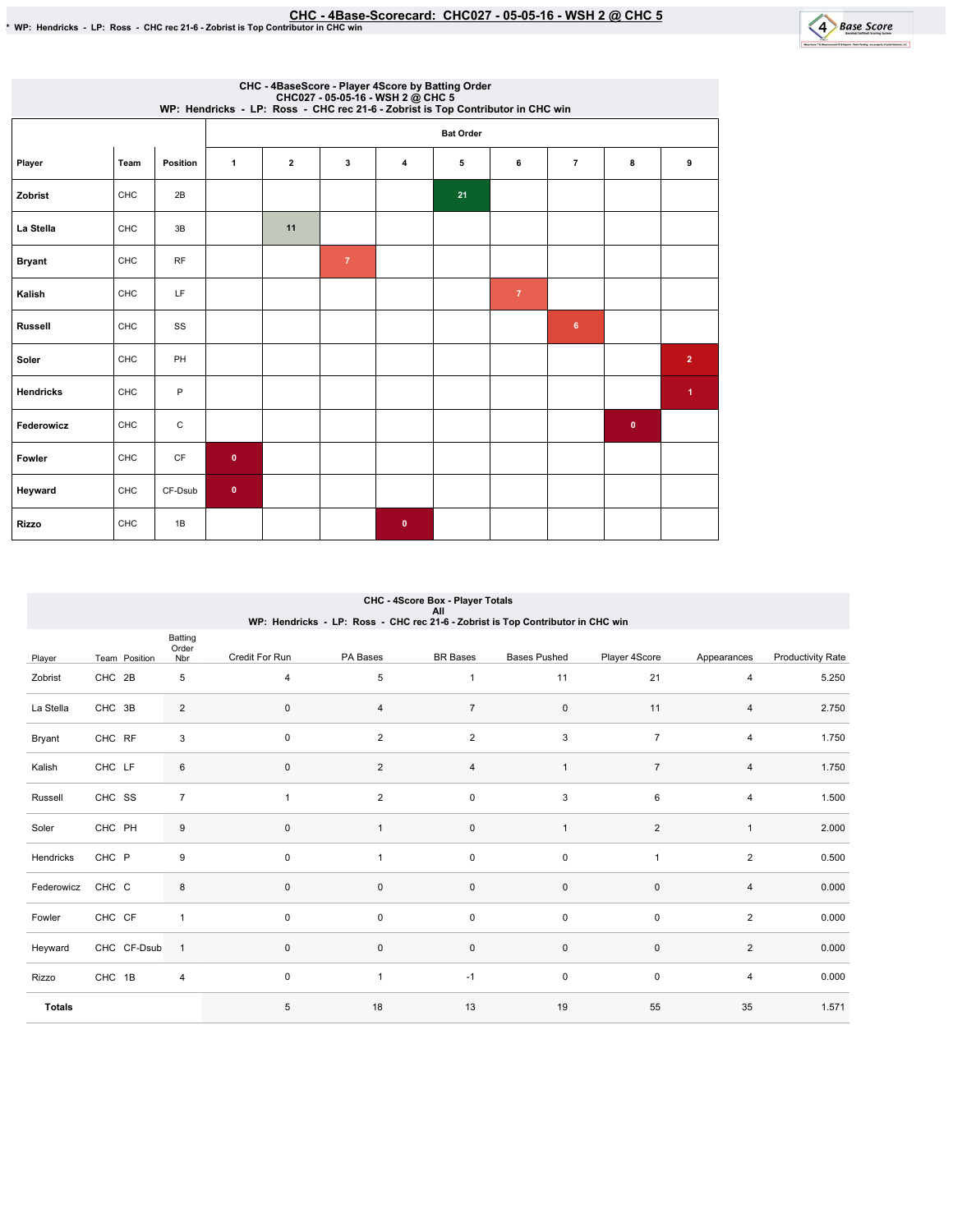## \* WP: Hendricks-LP: Ross-CHC rec 21-6 - Zobrist is Top Contributor in CHC win 4 Base Score Detail by Bat Order/Player Bat Order | Player | Inning | PlayText | LOBStatus Credit For Run PA Bases BR Bases Bases Pushed Player 4Score 01 6-3 0 0 0 0 0 0 03 7.Double Left on 2nd 0 0 2 0 2 1 Taylor 06 5-3 0 0 0 0 0 0 08 K 0 0 0 0 0 0 **Player Totals** 0 2 0 0 2 01 6 0 0 0 0 0 0 03 1-3 0 0 0 0 0 0 2 Rendon 06 K 0 0 0 0 0 0 08 4-6-3-DP 0 0 -1 -1 **Player Totals** 0 0 0 -1 -1 01 | Walk Left on 1st 0 0 1 0 1 04 | Walk +PO-1-3 0 1 -1 0 0 3 Harper 06 | 9.Single | Left on 1st 0 0 0 1 09 | Walk +2ndDefInd 0 1 3 0 4 **Player Totals** 0 4 2 0 6 01 6-4 0 0 0 0 0 0 04 4-3 0 0 0 0 0 0 4 Zimmerman 06 K 0 0 0 0 0 0 09 8 0 0 0 0 0 0 **Player Totals**  $\overline{0}$   $\overline{0}$   $\overline{0}$   $\overline{0}$   $\overline{0}$   $\overline{0}$   $\overline{0}$ 0 0 0 0 0 0 02 8 0 0 0 0 0 0 04 K 5 Murphy 0 0 0 0 0 0 07 K 0 0 0 0 0 0 09 8 **Player Totals**  $\begin{array}{c|c|c|c|c|c} \hline \Omega & \Omega & \Omega & \Omega \end{array} \hspace{1.5cm} \begin{array}{c|c|c} \hline \Omega & \Omega & \Omega \end{array} \hspace{1.5cm} \begin{array}{c|c|c} \hline \Omega & \Omega & \Omega \end{array} \end{array}$ 02 K 0 0 0 0 0 0 05 4-3 0 0 0 0 0 0 6 Werth 07 6-3 0 0 0 0 0 0 09 .HomeRun LF 2 4 0 6 12 **Player Totals** 2 4 0 6 12 02 9 0 0 0 0 0 0 05 6-3 0 0 0 0 0 0 7 Ramos 07 6-3 0 0 0 0 0 0 09 3 0 0 0 0 0 0 **Player Totals**  $\overline{0}$   $\overline{0}$   $\overline{0}$   $\overline{0}$   $\overline{0}$   $\overline{0}$   $\overline{0}$ 03 5 0 0 0 0 0 0 05 | HBP | Left on 1st 0 0 1 0 1 8 Espinosa 08 | HBP | Left on 2nd 0 1 1 0 2 **Player Totals**  $\boxed{0}$  2 1  $\boxed{0}$  3 03 1-3 0 0 0 0 0 0 Ross 05 6-3 0 0 0 0 0 0 9 **Player Totals**  $\overline{0}$   $\overline{0}$   $\overline{0}$   $\overline{0}$   $\overline{0}$   $\overline{0}$   $\overline{0}$ 08 Walk+DP'd-4-6-3 0 1 0 1 2 Robinson **Player Totals**  $\boxed{0}$  1  $\boxed{0}$  1 2 **Grand Total**  $2$  13  $3$  6 24

<u>WSH - 4Base-Scorecard: CHC027 - 05-05-16 - WSH 2 @ CHC 5</u>